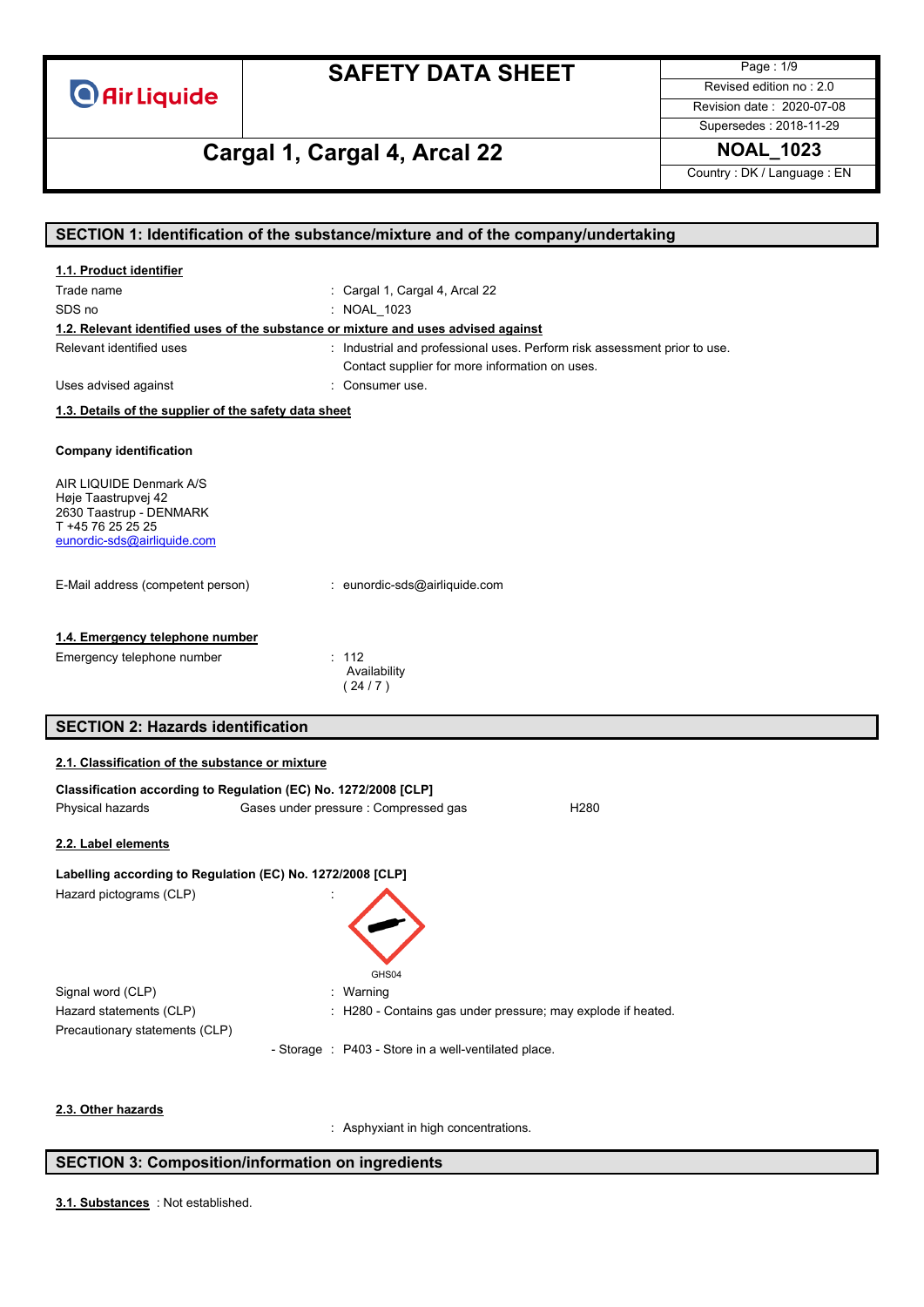

Page : 2/9 Revised edition no : 2.0

Revision date : 2020-07-08

# Supersedes : 2018-11-29

Country : DK / Language : EN

# **Cargal 1, Cargal 4, Arcal 22 NOAL\_1023**

#### **Name Product identifier Composition [V-%]: Classification according to Regulation (EC) No. 1272/2008 [CLP]** Argon (CAS-No.) 7440-37-1 (EC-No.) 231-147-0 (EC Index-No.) (REACH-no) \*1 92 Press. Gas (Comp.), H280 Oxygen (CAS-No.) 7782-44-7 (EC-No.) 231-956-9 (EC Index-No.) 008-001-00-8 (REACH-no) \*1 8 Ox. Gas 1, H270 Press. Gas (Comp.), H280 **3.2. Mixtures**

Full text of H-statements: see section 16

*Contains no other components or impurities which will influence the classification of the product.*

*\*1: Listed in Annex IV / V REACH, exempted from registration.*

*\*2: Registration deadline not expired.*

*\*3: Registration not required: Substance manufactured or imported < 1t/y.*

### **SECTION 4: First aid measures**

#### **4.1. Description of first aid measures**

| - Inhalation                                                                    |  | : Remove victim to uncontaminated area wearing self contained breathing apparatus. Keep<br>victim warm and rested. Call a doctor. Perform cardiopulmonary resuscitation if breathing<br>stopped. |
|---------------------------------------------------------------------------------|--|--------------------------------------------------------------------------------------------------------------------------------------------------------------------------------------------------|
| - Skin contact                                                                  |  | : Adverse effects not expected from this product.                                                                                                                                                |
| - Eye contact                                                                   |  | : Adverse effects not expected from this product.                                                                                                                                                |
| - Ingestion                                                                     |  | : Ingestion is not considered a potential route of exposure.                                                                                                                                     |
| 4.2. Most important symptoms and effects, both acute and delayed                |  |                                                                                                                                                                                                  |
|                                                                                 |  | : In high concentrations may cause asphyxiation. Symptoms may include loss of<br>mobility/consciousness. Victim may not be aware of asphyxiation.                                                |
|                                                                                 |  | Refer to section 11.                                                                                                                                                                             |
| 4.3. Indication of any immediate medical attention and special treatment needed |  |                                                                                                                                                                                                  |

: None.

### **SECTION 5: Firefighting measures**

#### **5.1. Extinguishing media**

| - Suitable extinguishing media                             | : Water spray or fog.                                                                                                                                                                                                                                                                                             |
|------------------------------------------------------------|-------------------------------------------------------------------------------------------------------------------------------------------------------------------------------------------------------------------------------------------------------------------------------------------------------------------|
| - Unsuitable extinguishing media                           | : Do not use water jet to extinguish.                                                                                                                                                                                                                                                                             |
| 5.2. Special hazards arising from the substance or mixture |                                                                                                                                                                                                                                                                                                                   |
| Specific hazards                                           | : Exposure to fire may cause containers to rupture/explode.                                                                                                                                                                                                                                                       |
| Hazardous combustion products                              | : None.                                                                                                                                                                                                                                                                                                           |
| 5.3. Advice for firefighters                               |                                                                                                                                                                                                                                                                                                                   |
| Specific methods                                           | : Use fire control measures appropriate for the surrounding fire. Exposure to fire and heat<br>radiation may cause gas receptacles to rupture. Cool endangered receptacles with water spray<br>jet from a protected position. Prevent water used in emergency cases from entering sewers and<br>drainage systems. |
|                                                            | If possible, stop flow of product.                                                                                                                                                                                                                                                                                |
|                                                            | Use water spray or fog to knock down fire fumes if possible.                                                                                                                                                                                                                                                      |
|                                                            |                                                                                                                                                                                                                                                                                                                   |

Move containers away from the fire area if this can be done without risk.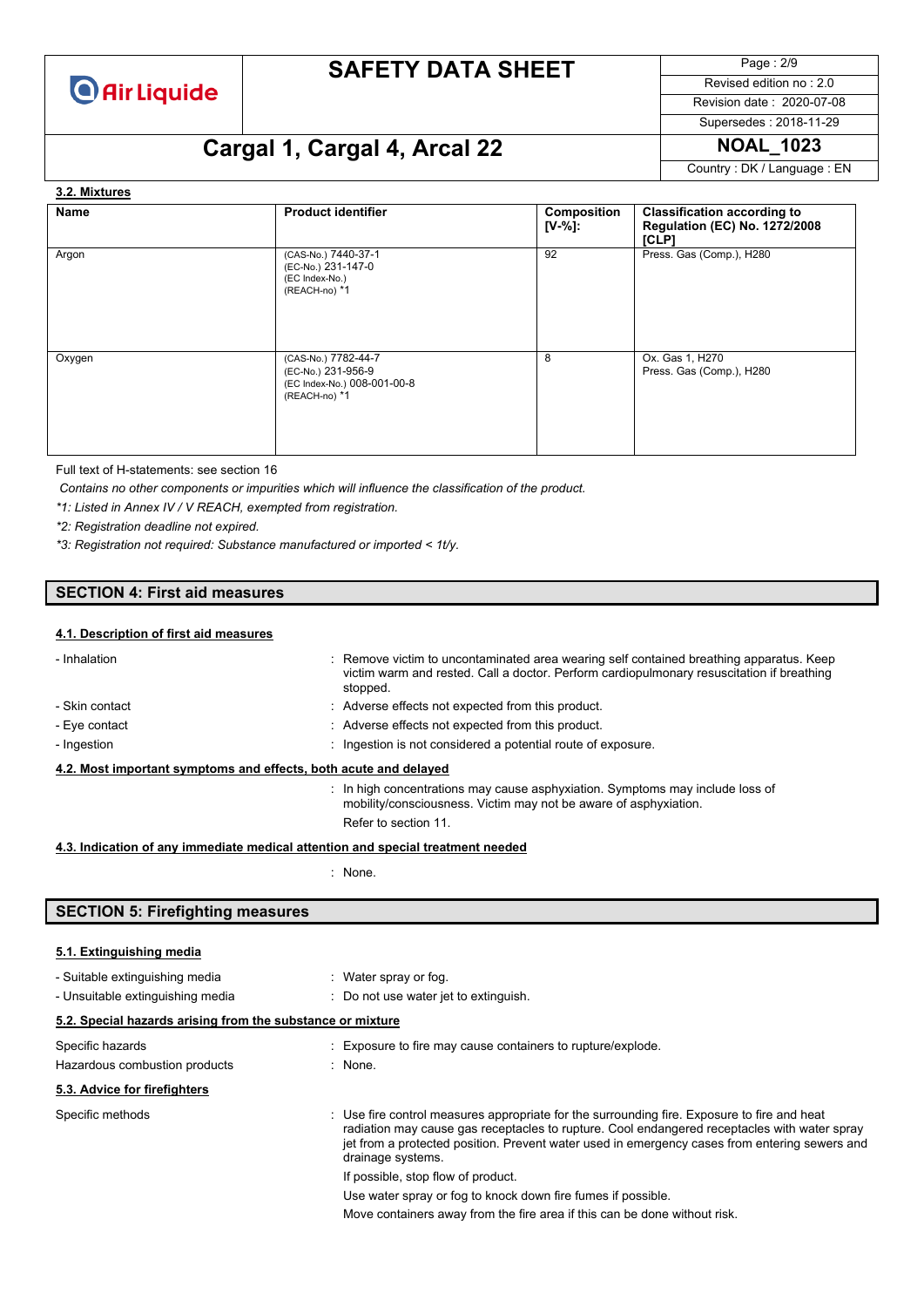Page : 3/9 Revised edition no : 2.0 Revision date : 2020-07-08 Supersedes : 2018-11-29

**Cargal 1, Cargal 4, Arcal 22 NOAL\_1023**

Country : DK / Language : EN

Special protective equipment for fire fighters : In confined space use self-contained breathing apparatus. Standard protective clothing and equipment (Self Contained Breathing Apparatus) for fire fighters.

> Standard EN 137 - Self-contained open-circuit compressed air breathing apparatus with full face mask.

Standard EN 469 - Protective clothing for firefighters. Standard - EN 659: Protective gloves for firefighters.

### **SECTION 6: Accidental release measures**

#### **6.1. Personal precautions, protective equipment and emergency procedures**

|                                                           | : Try to stop release.                                                                                         |  |
|-----------------------------------------------------------|----------------------------------------------------------------------------------------------------------------|--|
|                                                           | Evacuate area.                                                                                                 |  |
|                                                           | Wear self-contained breathing apparatus when entering area unless atmosphere is proved to<br>be safe.          |  |
|                                                           | Ensure adequate air ventilation.                                                                               |  |
|                                                           | Prevent from entering sewers, basements and workpits, or any place where its accumulation<br>can be dangerous. |  |
|                                                           | Act in accordance with local emergency plan.                                                                   |  |
|                                                           | Stay upwind.                                                                                                   |  |
|                                                           | Oxygen detectors should be used when asphyxiating gases may be released.                                       |  |
| 6.2. Environmental precautions                            |                                                                                                                |  |
|                                                           | : Try to stop release.                                                                                         |  |
| 6.3. Methods and material for containment and cleaning up |                                                                                                                |  |
|                                                           | : Ventilate area.                                                                                              |  |
| 6.4. Reference to other sections                          |                                                                                                                |  |
|                                                           | : See also sections 8 and 13.                                                                                  |  |

### **SECTION 7: Handling and storage**

#### **7.1. Precautions for safe handling**

| Safe use of the product | The product must be handled in accordance with good industrial hygiene and safety<br>procedures.                                                         |
|-------------------------|----------------------------------------------------------------------------------------------------------------------------------------------------------|
|                         | Only experienced and properly instructed persons should handle gases under pressure.                                                                     |
|                         | Consider pressure relief device(s) in gas installations.                                                                                                 |
|                         | Ensure the complete gas system was (or is regularily) checked for leaks before use.                                                                      |
|                         | Do not smoke while handling product.                                                                                                                     |
|                         | Use only properly specified equipment which is suitable for this product, its supply pressure and<br>temperature. Contact your gas supplier if in doubt. |
|                         | Use only oxygen approved lubricants and oxygen approved sealings.                                                                                        |
|                         | Avoid suck back of water, acid and alkalis.                                                                                                              |
|                         | Do not breathe gas.                                                                                                                                      |
|                         | Avoid release of product into atmosphere.                                                                                                                |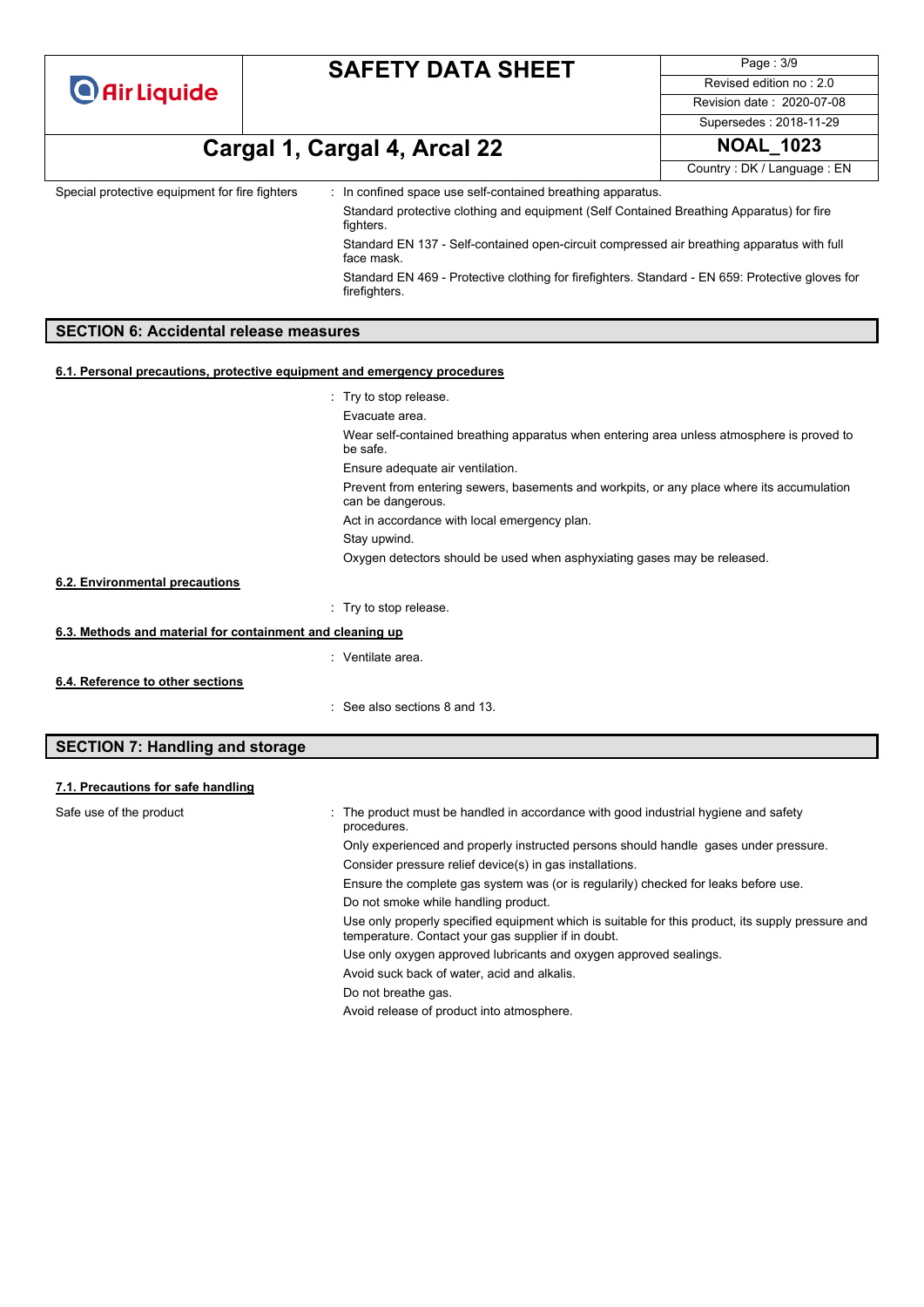|  | <b>O</b> Air Liquide |  |
|--|----------------------|--|
|  |                      |  |

Page : 4/9 Revised edition no : 2.0 Revision date : 2020-07-08 Supersedes : 2018-11-29

**Cargal 1, Cargal 4, Arcal 22 NOAL\_1023**

Country : DK / Language : EN

|                                                                   |                                                                                                                                                                  | Country: DK / Language: EN |
|-------------------------------------------------------------------|------------------------------------------------------------------------------------------------------------------------------------------------------------------|----------------------------|
| Safe handling of the gas receptacle                               | : Refer to supplier's container handling instructions.                                                                                                           |                            |
|                                                                   | Do not allow backfeed into the container.                                                                                                                        |                            |
|                                                                   | Protect cylinders from physical damage; do not drag, roll, slide or drop.                                                                                        |                            |
|                                                                   | When moving cylinders, even for short distances, use a cart (trolley, hand truck, etc.) designed<br>to transport cylinders.                                      |                            |
|                                                                   | Leave valve protection caps in place until the container has been secured against either a wall<br>or bench or placed in a container stand and is ready for use. |                            |
|                                                                   | If user experiences any difficulty operating valve discontinue use and contact supplier.                                                                         |                            |
|                                                                   | Never attempt to repair or modify container valves or safety relief devices.                                                                                     |                            |
|                                                                   | Damaged valves should be reported immediately to the supplier.                                                                                                   |                            |
|                                                                   | Keep container valve outlets clean and free from contaminants particularly oil and water.                                                                        |                            |
|                                                                   | Replace valve outlet caps or plugs and container caps where supplied as soon as container is<br>disconnected from equipment.                                     |                            |
|                                                                   | Close container valve after each use and when empty, even if still connected to equipment.                                                                       |                            |
|                                                                   | Never attempt to transfer gases from one cylinder/container to another.                                                                                          |                            |
|                                                                   | Never use direct flame or electrical heating devices to raise the pressure of a container.                                                                       |                            |
|                                                                   | Do not remove or deface labels provided by the supplier for the identification of the content of<br>the container.                                               |                            |
|                                                                   | Suck back of water into the container must be prevented.                                                                                                         |                            |
|                                                                   | Open valve slowly to avoid pressure shock.                                                                                                                       |                            |
| 7.2. Conditions for safe storage, including any incompatibilities |                                                                                                                                                                  |                            |
|                                                                   | : Observe all regulations and local requirements regarding storage of containers.                                                                                |                            |
|                                                                   | Containers should not be stored in conditions likely to encourage corrosion.                                                                                     |                            |
|                                                                   | Container valve guards or caps should be in place.                                                                                                               |                            |
|                                                                   | Containers should be stored in the vertical position and properly secured to prevent them from<br>falling over.                                                  |                            |
|                                                                   | Stored containers should be periodically checked for general condition and leakage.                                                                              |                            |
|                                                                   | Keep container below 50°C in a well ventilated place.                                                                                                            |                            |
|                                                                   | Store containers in location free from fire risk and away from sources of heat and ignition.                                                                     |                            |
|                                                                   | Keep away from combustible materials.                                                                                                                            |                            |
| 7.3. Specific end use(s)                                          |                                                                                                                                                                  |                            |

: None.

### **SECTION 8: Exposure controls/personal protection**

#### **8.1. Control parameters**

OEL (Occupational Exposure Limits) : No data available.

DNEL (Derived-No Effect Level) : No data available.

PNEC (Predicted No-Effect Concentration) : No data available.

### **8.2. Exposure controls**

### **8.2.1. Appropriate engineering controls**

|                                                                           | : Provide adequate general and local exhaust ventilation.                                                                                                                                                                                                                                                                          |
|---------------------------------------------------------------------------|------------------------------------------------------------------------------------------------------------------------------------------------------------------------------------------------------------------------------------------------------------------------------------------------------------------------------------|
|                                                                           | Systems under pressure should be regularily checked for leakages.                                                                                                                                                                                                                                                                  |
|                                                                           | Oxygen detectors should be used when asphyxiating gases may be released.                                                                                                                                                                                                                                                           |
|                                                                           | Consider the use of a work permit system e.g. for maintenance activities.                                                                                                                                                                                                                                                          |
| 8.2.2. Individual protection measures, e.g. personal protective equipment |                                                                                                                                                                                                                                                                                                                                    |
|                                                                           | $\therefore$ A risk assessment should be conducted and documented in each work area to assess the risks<br>related to the use of the product and to select the PPE that matches the relevant risk. The<br>following recommendations should be considered:<br>PPE compliant to the recommended EN/ISO standards should be selected. |
| $\Gamma$ ualface protoction                                               | $\cdot$ Moss safety sloppes with side abjoids.                                                                                                                                                                                                                                                                                     |

• Eye/face protection **in the state of the set of the set of the set of the set of the set of the set of the shields.** Standard EN 166 - Personal eye-protection - specifications.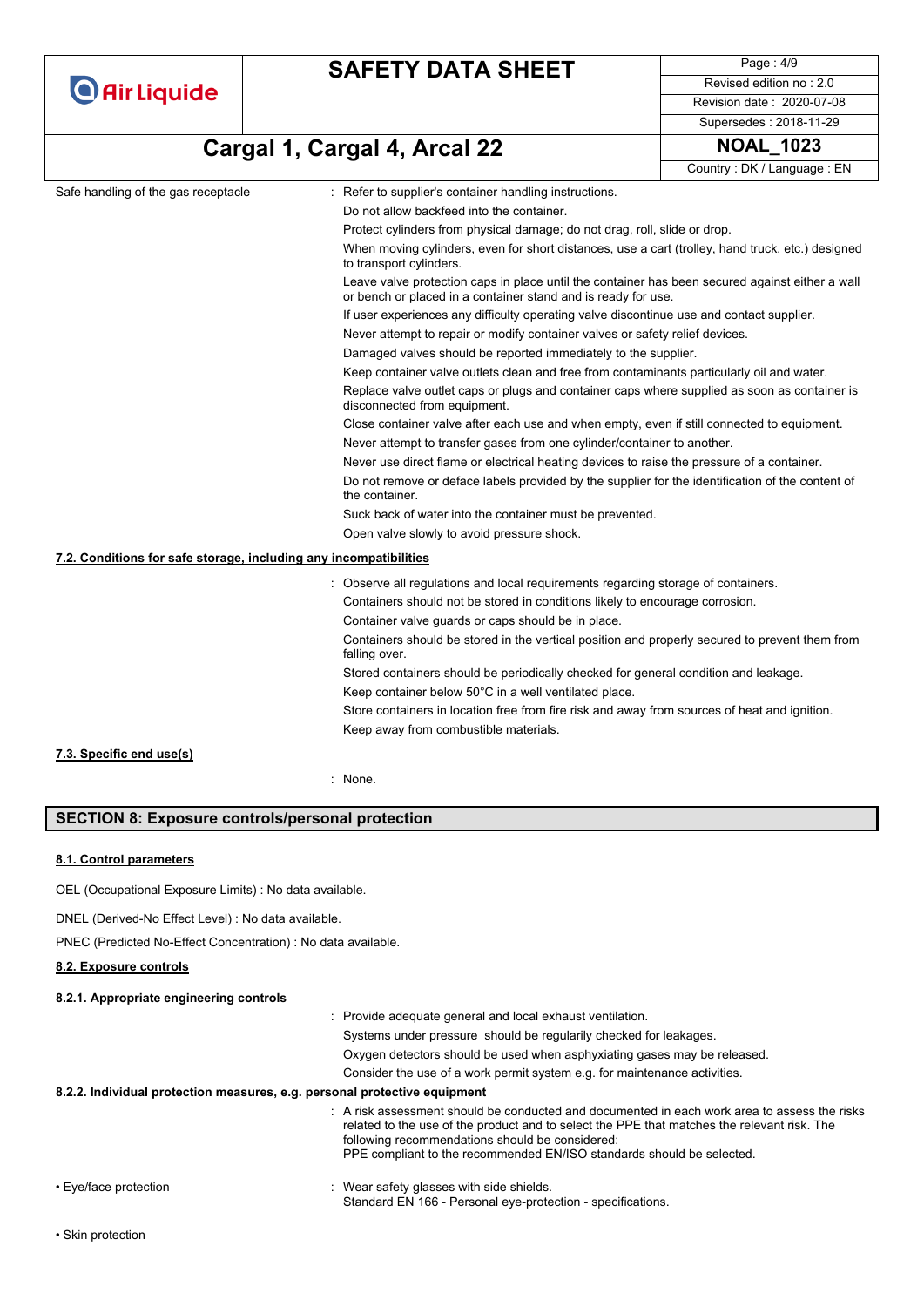**O** Air Liquide

# **SAFETY DATA SHEET**

Page : 5/9 Revised edition no : 2.0 Revision date : 2020-07-08

Supersedes : 2018-11-29

| Cargal 1, Cargal 4, Arcal 22           |                                                                                                                                                                                                                                                   | <b>NOAL 1023</b>           |  |
|----------------------------------------|---------------------------------------------------------------------------------------------------------------------------------------------------------------------------------------------------------------------------------------------------|----------------------------|--|
|                                        |                                                                                                                                                                                                                                                   | Country: DK / Language: EN |  |
| - Hand protection                      | : Wear working gloves when handling gas containers.                                                                                                                                                                                               |                            |  |
|                                        | Standard EN 388 - Protective gloves against mechanical risk.                                                                                                                                                                                      |                            |  |
| - Other                                | : Wear safety shoes while handling containers.<br>Standard EN ISO 20345 - Personal protective equipment - Safety footwear.                                                                                                                        |                            |  |
| • Respiratory protection               | : Self contained breathing apparatus (SCBA) or positive pressure airline with mask are to be<br>used in oxygen-deficient atmospheres.<br>Standard EN 137 - Self-contained open-circuit compressed air breathing apparatus with full<br>face mask. |                            |  |
| • Thermal hazards                      | : None in addition to the above sections.                                                                                                                                                                                                         |                            |  |
| 8.2.3. Environmental exposure controls |                                                                                                                                                                                                                                                   |                            |  |
|                                        | : None necessary.                                                                                                                                                                                                                                 |                            |  |

### **SECTION 9: Physical and chemical properties**

| 9.1. Information on basic physical and chemical properties |                                                                                                           |
|------------------------------------------------------------|-----------------------------------------------------------------------------------------------------------|
| Appearance                                                 |                                                                                                           |
| Physical state at 20°C / 101.3kPa                          | : Gas.                                                                                                    |
| Colour                                                     | Mixture contains one or more component(s) which have the following colour(s):                             |
| Odour                                                      | Colourless.<br>Odourless.                                                                                 |
| Odour threshold                                            | Odour threshold is subjective and inadequate to warn of overexposure.                                     |
| pH value                                                   | : Not applicable for gases and gas mixtures.                                                              |
| Molar mass                                                 | : Not applicable for gas mixtures.                                                                        |
| Melting point                                              | : Not applicable for gas mixtures.                                                                        |
| Boiling point                                              | Not applicable for gas mixtures.                                                                          |
| Flash point                                                | Not applicable for gases and gas mixtures.                                                                |
| Evaporation rate (ether=1)                                 | Not applicable for gases and gas mixtures.                                                                |
| Flammability range                                         | Non flammable.                                                                                            |
| Vapour pressure [20°C]                                     | Not applicable.                                                                                           |
| Vapour pressure [50°C]                                     | Not applicable.                                                                                           |
| Relative density, gas (air=1)                              | : Heavier than air.                                                                                       |
| Solubility in water                                        | Solubility in water of component(s) of the mixture :<br>• Oxygen: 39 mg/l • Argon: 67.3 mg/l              |
| Partition coefficient n-octanol/water [log Kow]            | Not applicable for gas mixtures.                                                                          |
| Auto-ignition temperature                                  | : Non flammable.                                                                                          |
| Decomposition point [°C]                                   | : Not applicable.                                                                                         |
| Viscosity [20°C]                                           | : No reliable data available.                                                                             |
| <b>Explosive Properties</b>                                | Not applicable.                                                                                           |
| <b>Oxidising Properties</b>                                | Not applicable.                                                                                           |
| 9.2. Other information                                     |                                                                                                           |
| Other data                                                 | Gas/vapour heavier than air. May accumulate in confined spaces, particularly at or below<br>ground level. |

### **SECTION 10: Stability and reactivity**

| 10.1. Reactivity                         |                                                                                |
|------------------------------------------|--------------------------------------------------------------------------------|
|                                          | : No reactivity hazard other than the effects described in sub-sections below. |
| 10.2. Chemical stability                 |                                                                                |
|                                          | : Stable under normal conditions.                                              |
| 10.3. Possibility of hazardous reactions |                                                                                |
|                                          | : No additional information available                                          |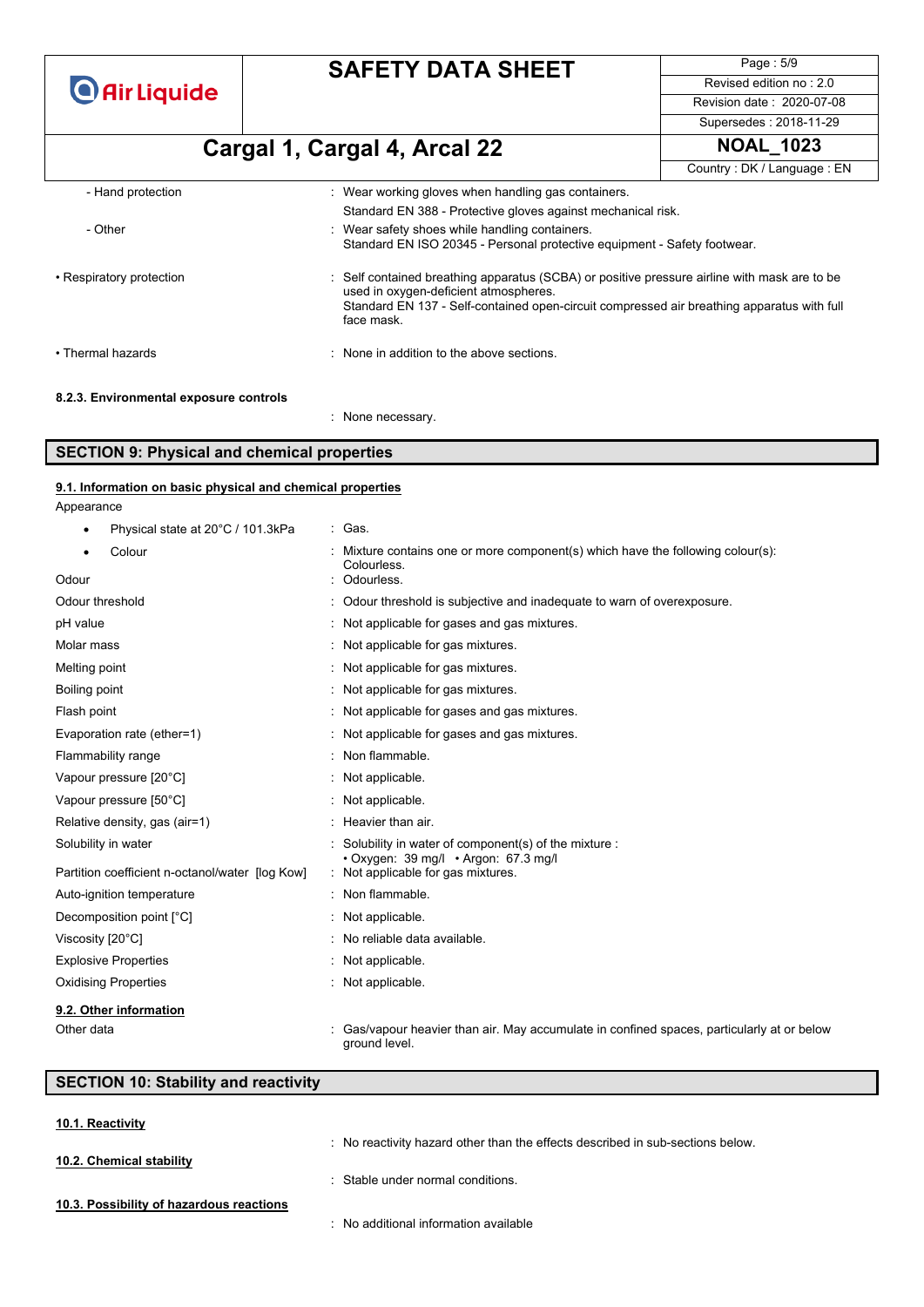**O** Air Liquide

# **SAFETY DATA SHEET**

Page : 6/9 Revised edition no : 2.0 Revision date : 2020-07-08 Supersedes : 2018-11-29

# **Cargal 1, Cargal 4, Arcal 22 NOAL\_1023**

Country : DK / Language : EN

| 10.4. Conditions to avoid              |                                                                                                           |
|----------------------------------------|-----------------------------------------------------------------------------------------------------------|
|                                        | : Avoid moisture in installation systems.                                                                 |
| 10.5. Incompatible materials           |                                                                                                           |
|                                        | : For additional information on compatibility refer to ISO 11114.                                         |
| 10.6. Hazardous decomposition products |                                                                                                           |
|                                        | : Under normal conditions of storage and use, hazardous decomposition products should not be<br>produced. |

### **SECTION 11: Toxicological information**

| 11.1. Information on toxicological effects |                                                                              |
|--------------------------------------------|------------------------------------------------------------------------------|
| <b>Acute toxicity</b>                      | : No toxicological effects from this product.                                |
| <b>Skin corrosion/irritation</b>           | : No known effects from this product.                                        |
| Serious eye damage/irritation              | : No known effects from this product.                                        |
| Respiratory or skin sensitisation          | : No known effects from this product.                                        |
| Germ cell mutagenicity                     | : No known effects from this product.                                        |
| Carcinogenicity                            | : No known effects from this product.                                        |
| <b>Reproductive toxicity</b>               | : No known effects from this product.<br>No known effects from this product. |
| <b>STOT-single exposure</b>                | : No known effects from this product.                                        |
| <b>STOT-repeated exposure</b>              | : No known effects from this product.                                        |
| <b>Aspiration hazard</b>                   | : Not applicable for gases and gas mixtures.                                 |

### **SECTION 12: Ecological information**

| 12.1. Toxicity                           |                                                                                                                                   |
|------------------------------------------|-----------------------------------------------------------------------------------------------------------------------------------|
| Assessment                               | : No ecological damage caused by this product.                                                                                    |
| EC50 48h - Daphnia magna [mg/l]          | : No data available.                                                                                                              |
| EC50 72h - Algae [mg/l]                  | : No data available.                                                                                                              |
| LC50 96 h - Fish [mg/l]                  | : No data available.                                                                                                              |
| 12.2. Persistence and degradability      |                                                                                                                                   |
| Assessment                               | : No ecological damage caused by this product.                                                                                    |
| 12.3. Bioaccumulative potential          |                                                                                                                                   |
| Assessment                               | : No data available.                                                                                                              |
| 12.4. Mobility in soil                   |                                                                                                                                   |
| Assessment                               | : Because of its high volatility, the product is unlikely to cause ground or water pollution.<br>Partition into soil is unlikely. |
| 12.5. Results of PBT and vPvB assessment |                                                                                                                                   |
| Assessment                               | : Not classified as PBT or $vPvB$ .                                                                                               |
| 12.6. Other adverse effects              |                                                                                                                                   |
| Other adverse effects                    | : No known effects from this product.                                                                                             |
| Effect on the ozone layer                | : None.                                                                                                                           |
| Effect on global warming                 | : No known effects from this product.                                                                                             |
|                                          |                                                                                                                                   |

**SECTION 13: Disposal considerations**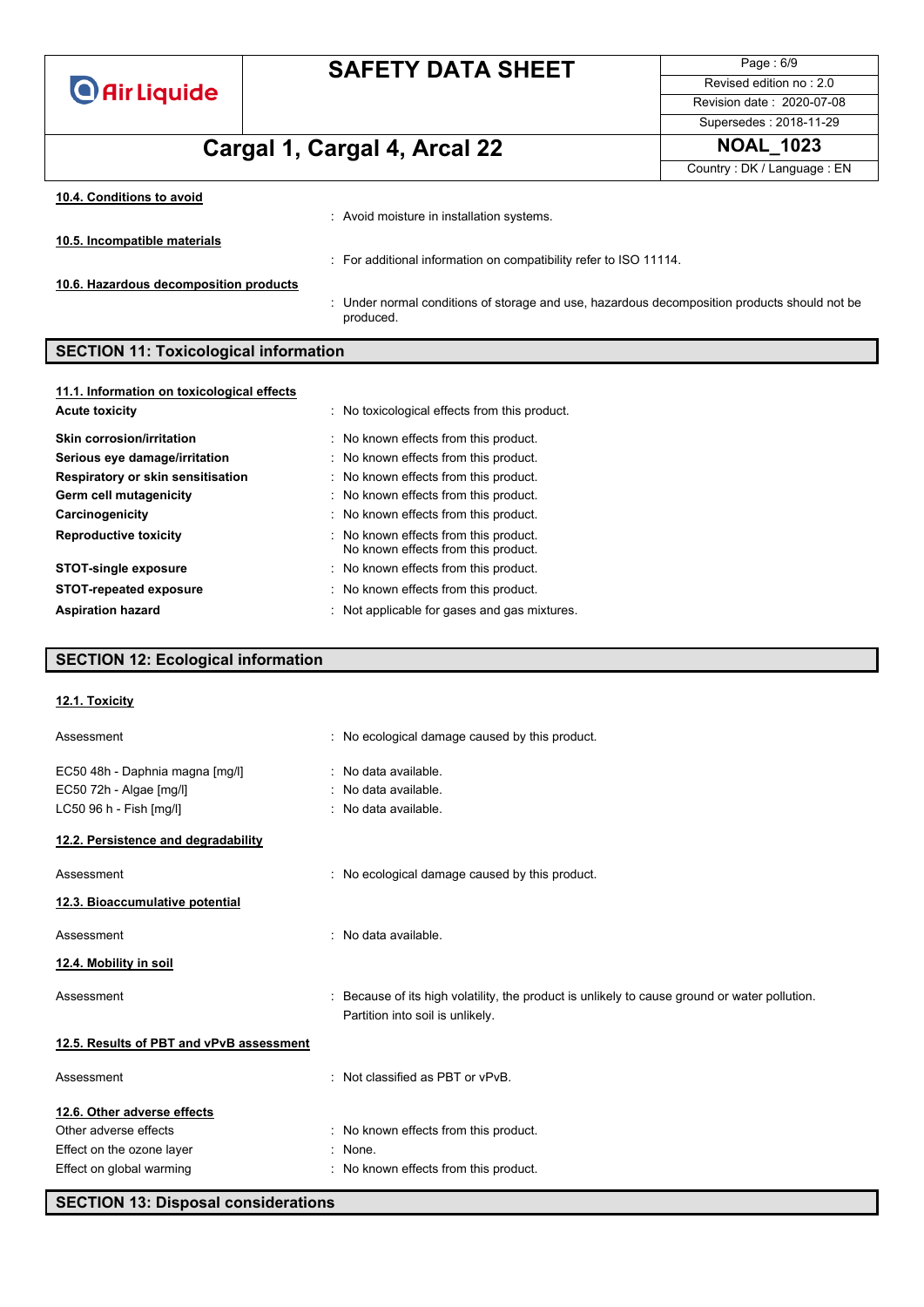

Page : 7/9 Revised edition no : 2.0 Revision date : 2020-07-08 Supersedes : 2018-11-29

# **Cargal 1, Cargal 4, Arcal 22 NOAL\_1023**

Country : DK / Language : EN

#### **13.1. Waste treatment methods**

List of hazardous waste codes (from Commission Decision 2000/532/EC as amended) **13.2. Additional information**

Do not discharge into any place where its accumulation could be dangerous. Return unused product in original container to supplier.

May be vented to atmosphere in a well ventilated place.

- : 16 05 05 : Gases in pressure containers other than those mentioned in 16 05 04.
- : External treatment and disposal of waste should comply with applicable local and/or national regulations.

| <b>SECTION 14: Transport information</b>                                                                                                         |                                                        |  |
|--------------------------------------------------------------------------------------------------------------------------------------------------|--------------------------------------------------------|--|
| 14.1. UN number                                                                                                                                  |                                                        |  |
| UN-No.                                                                                                                                           | : 1956                                                 |  |
| 14.2. UN proper shipping name                                                                                                                    |                                                        |  |
| Transport by road/rail (ADR/RID)                                                                                                                 | COMPRESSED GAS, N.O.S. (Argon, Oxygen)                 |  |
| Transport by air (ICAO-TI / IATA-DGR)                                                                                                            | Compressed gas, n.o.s. (Argon, Oxygen)                 |  |
| Transport by sea (IMDG)                                                                                                                          | COMPRESSED GAS, N.O.S. (Argon, Oxygen)                 |  |
| 14.3. Transport hazard class(es)                                                                                                                 |                                                        |  |
| Labelling                                                                                                                                        |                                                        |  |
|                                                                                                                                                  | 2.2 : Non-flammable, non-toxic gases.                  |  |
| Transport by road/rail (ADR/RID)<br>Class                                                                                                        | $\cdot$ 2.                                             |  |
| Classification code                                                                                                                              | : 1A                                                   |  |
| Hazard identification number                                                                                                                     | $\therefore$ 20.                                       |  |
| <b>Tunnel Restriction</b>                                                                                                                        | : E - Passage forbidden through tunnels of category E. |  |
| Transport by air (ICAO-TI / IATA-DGR)                                                                                                            |                                                        |  |
| Class / Div. (Sub. risk(s))                                                                                                                      | $\therefore$ 2.2                                       |  |
| Transport by sea (IMDG)                                                                                                                          |                                                        |  |
| Class / Div. (Sub. risk(s))                                                                                                                      | $\therefore$ 2.2                                       |  |
| Emergency Schedule (EmS) - Fire                                                                                                                  | $:$ F-C.                                               |  |
| Emergency Schedule (EmS) - Spillage                                                                                                              | $\cdot$ S-V.                                           |  |
| 14.4. Packing group                                                                                                                              |                                                        |  |
| Transport by road/rail (ADR/RID)                                                                                                                 | Not established.                                       |  |
| Transport by air (ICAO-TI / IATA-DGR)                                                                                                            | Not established.                                       |  |
| Transport by sea (IMDG)                                                                                                                          | Not established.                                       |  |
| 14.5. Environmental hazards                                                                                                                      |                                                        |  |
| Transport by road/rail (ADR/RID)                                                                                                                 | None.                                                  |  |
| Transport by air (ICAO-TI / IATA-DGR)                                                                                                            | None.                                                  |  |
| Transport by sea (IMDG)                                                                                                                          | None.                                                  |  |
| 14.6. Special precautions for user<br><b>Packing Instruction(s)</b><br>Transport by road/rail (ADR/RID)<br>Transport by air (ICAO-TI / IATA-DGR) | : P200.                                                |  |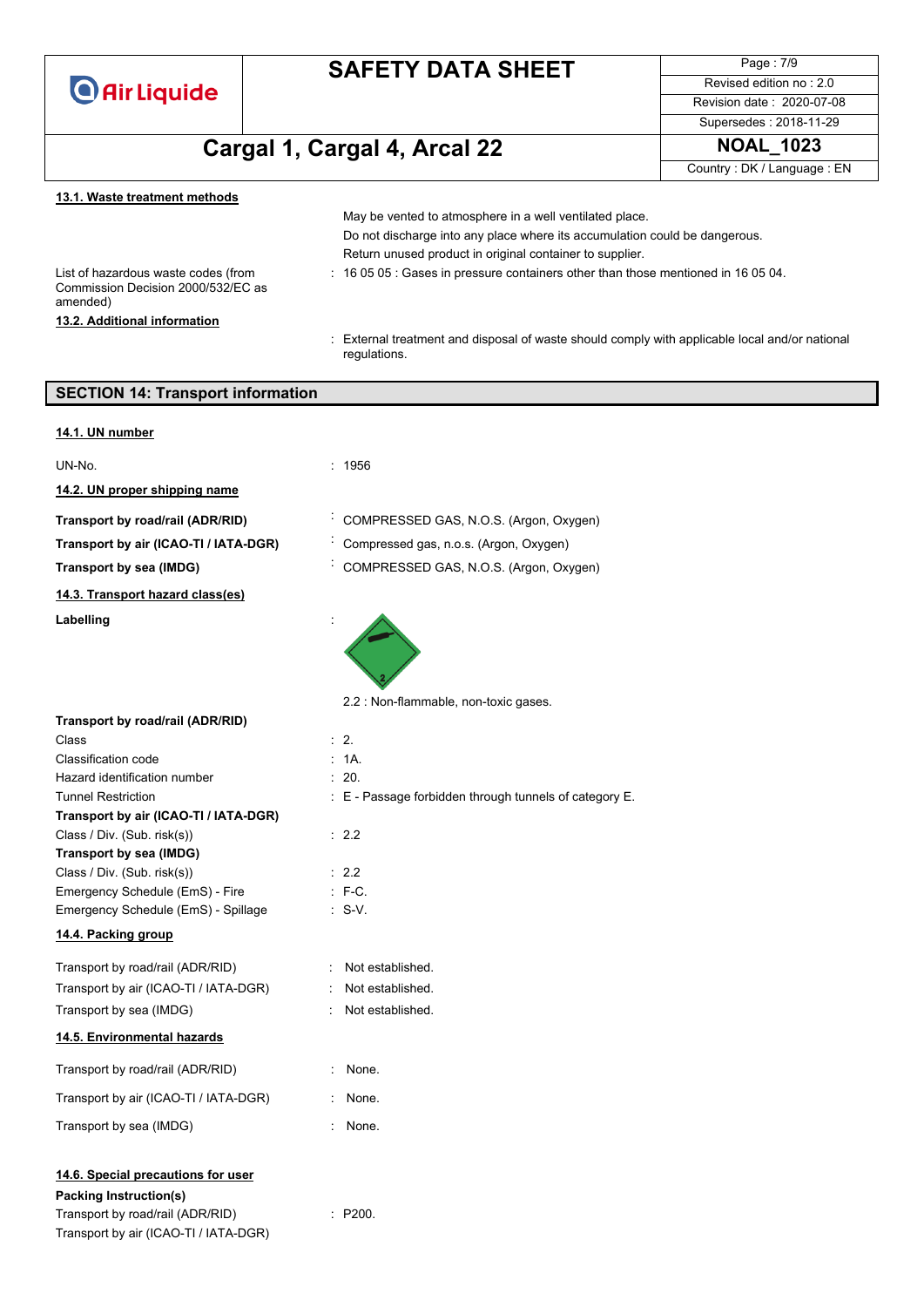

Page : 8/9 Revised edition no : 2.0 Revision date : 2020-07-08

Supersedes : 2018-11-29

# **Cargal 1, Cargal 4, Arcal 22 NOAL\_1023**

Country : DK / Language : EN

| Passenger and Cargo Aircraft  | : 200.                                                                                                                                   |
|-------------------------------|------------------------------------------------------------------------------------------------------------------------------------------|
| Cargo Aircraft only           | : 200.                                                                                                                                   |
| Transport by sea (IMDG)       | : P200.                                                                                                                                  |
| Special transport precautions | : Avoid transport on vehicles where the load space is not separated from the driver's<br>compartment.                                    |
|                               | Ensure vehicle driver is aware of the potential hazards of the load and knows what to do in the<br>event of an accident or an emergency. |
|                               | Before transporting product containers:                                                                                                  |
|                               | - Ensure there is adequate ventilation.                                                                                                  |
|                               | - Ensure that containers are firmly secured.                                                                                             |
|                               | - Ensure valve is closed and not leaking.                                                                                                |
|                               | - Ensure valve outlet cap nut or plug (where provided) is correctly fitted.                                                              |
|                               | - Ensure valve protection device (where provided) is correctly fitted.                                                                   |

#### **14.7. Transport in bulk according to Annex II of Marpol and the IBC Code**

: Not applicable.

### **SECTION 15: Regulatory information**

#### **EU-Regulations 15.1. Safety, health and environmental regulations/legislation specific for the substance or mixture**

| Restrictions on use                       | $:$ None.                                             |
|-------------------------------------------|-------------------------------------------------------|
| Seveso Directive: 2012/18/EU (Seveso III) | : Not covered.                                        |
| <b>National regulations</b>               |                                                       |
| National legislation                      | : Ensure all national/local regulations are observed. |
|                                           |                                                       |

#### **15.2. Chemical safety assessment**

A CSA does not need to be carried out for this product.

| <b>SECTION 16: Other information</b> |                                                                                                              |
|--------------------------------------|--------------------------------------------------------------------------------------------------------------|
| Indication of changes                | Revised safety data sheet in accordance with commission regulation (EU) No 453/2010.                         |
| Abbreviations and acronyms           | : ATE - Acute Toxicity Estimate                                                                              |
|                                      | CLP - Classification Labelling Packaging Regulation; Regulation (EC) No 1272/2008                            |
|                                      | REACH - Registration, Evaluation, Authorisation and Restriction of Chemicals Regulation (EC)<br>No 1907/2006 |
|                                      | EINECS - European Inventory of Existing Commercial Chemical Substances                                       |
|                                      | CAS# - Chemical Abstract Service number                                                                      |
|                                      | PPE - Personal Protection Equipment                                                                          |
|                                      | LC50 - Lethal Concentration to 50 % of a test population                                                     |
|                                      | RMM - Risk Management Measures                                                                               |
|                                      | PBT - Persistent, Bioaccumulative and Toxic                                                                  |
|                                      | vPvB - Very Persistent and Very Bioaccumulative                                                              |
|                                      | STOT- SE: Specific Target Organ Toxicity - Single Exposure                                                   |
|                                      | <b>CSA - Chemical Safety Assessment</b>                                                                      |
|                                      | EN - European Standard                                                                                       |
|                                      | <b>UN</b> - United Nations                                                                                   |
|                                      | ADR - European Agreement concerning the International Carriage of Dangerous Goods by<br>Road                 |
|                                      | IATA - International Air Transport Association                                                               |
|                                      | IMDG code - International Maritime Dangerous Goods                                                           |
|                                      | RID - Regulations concerning the International Carriage of Dangerous Goods by Rail                           |
|                                      | WGK - Water Hazard Class                                                                                     |
|                                      |                                                                                                              |